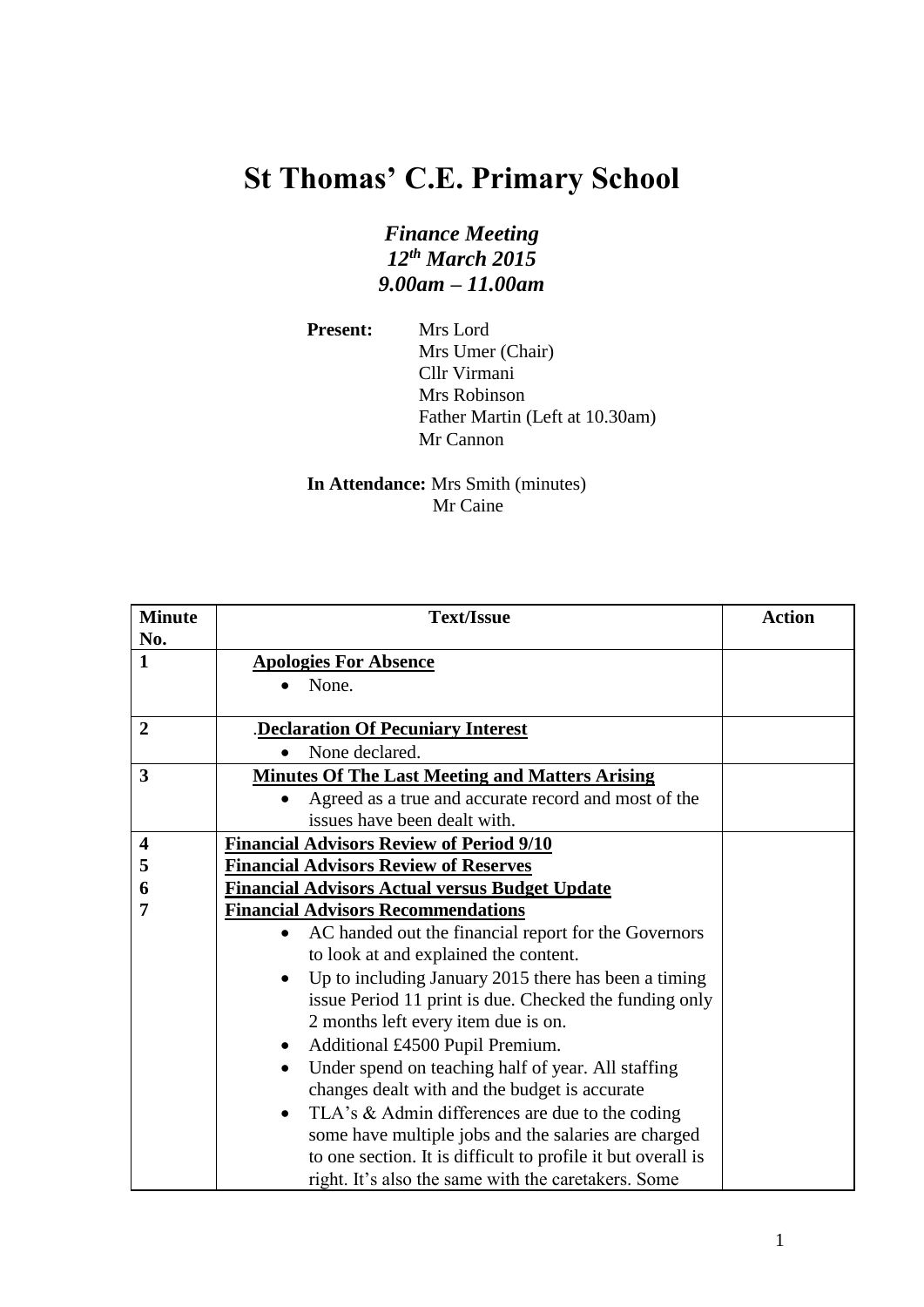| fortnightly cleaners not equal 12 profile. Will catch its    |           |
|--------------------------------------------------------------|-----------|
| self up. Looks like an under spend.                          |           |
| IU mentioned the overspend on Admin. AC explained            |           |
| the reasons why.                                             |           |
| Cllr Virmani mentioned the Pension deficit. CL added         |           |
| that it is costing a fortune. $AC$ – lots of money which     |           |
| schools didn't know about and they are saying now            |           |
| there is not enough. Council do pay a subsidy.               |           |
| AC would normally have looked through the                    |           |
| commitments with RB. Supply overspend will be for            |           |
| cover. Overall £27,000. Under spend in staffing.             |           |
| When Period 11 has been done we can take it from             |           |
| there.                                                       |           |
| Cllr Virmani commented whether there was enough<br>$\bullet$ |           |
| staff and that the school is not understaffed. AC added      |           |
| that one line salaries would be easier on the print. The     |           |
| report is not as clear as it should be.                      |           |
| £12,500 spent in Planned Maintenance AC will look            | <b>AC</b> |
| at the commitments.                                          |           |
| Reserves have changed and usually have to account.           |           |
| Council changed to 12% and will start next year. CL          |           |
| added that you don't have to have a reserved plan and        |           |
| explained and the school will get less and anything          |           |
| over will be deducted. AC can look at the reserves           |           |
| and make sure what the 12% is going to be. Reserves          |           |
| £223,000 at January 2015 expected to reduce under            |           |
| £200,000. Worth noting to keep a look at through             |           |
| next years budget.                                           |           |
| Discussion re reserves £25,000 over. Will always             |           |
| have a sizeable reserve. CL – funding works in our           |           |
| favour. IU – requires good planning. Not a concern.          |           |
| Money given for the children should be spent on the          |           |
| children and think about what to spend it on. CL will        |           |
| come back to the school forum and needs careful              |           |
| thought.                                                     |           |
| Discussion re commitments on the report. IU                  |           |
| mentioned the overspend on Reprographics. AC very            |           |
| expensive and for a school the size of school it is a        |           |
| true account.                                                |           |
| Swimming is always a late charge and the last quarter        |           |
| of property services. Some charges for next year paid        |           |
| in this year will create under spend.                        |           |
| SIMS F6 report still not working properly. Will be           |           |
| additional costs. Bank reconciliation has never been         |           |
| correct. Balance is different and cannot work out what       |           |
| is wrong and does need looking at. $CL - will cost$          |           |
| £3500 with OSMIS but will make RB's job easier.              |           |
| Whole package needs proper overall including the             |           |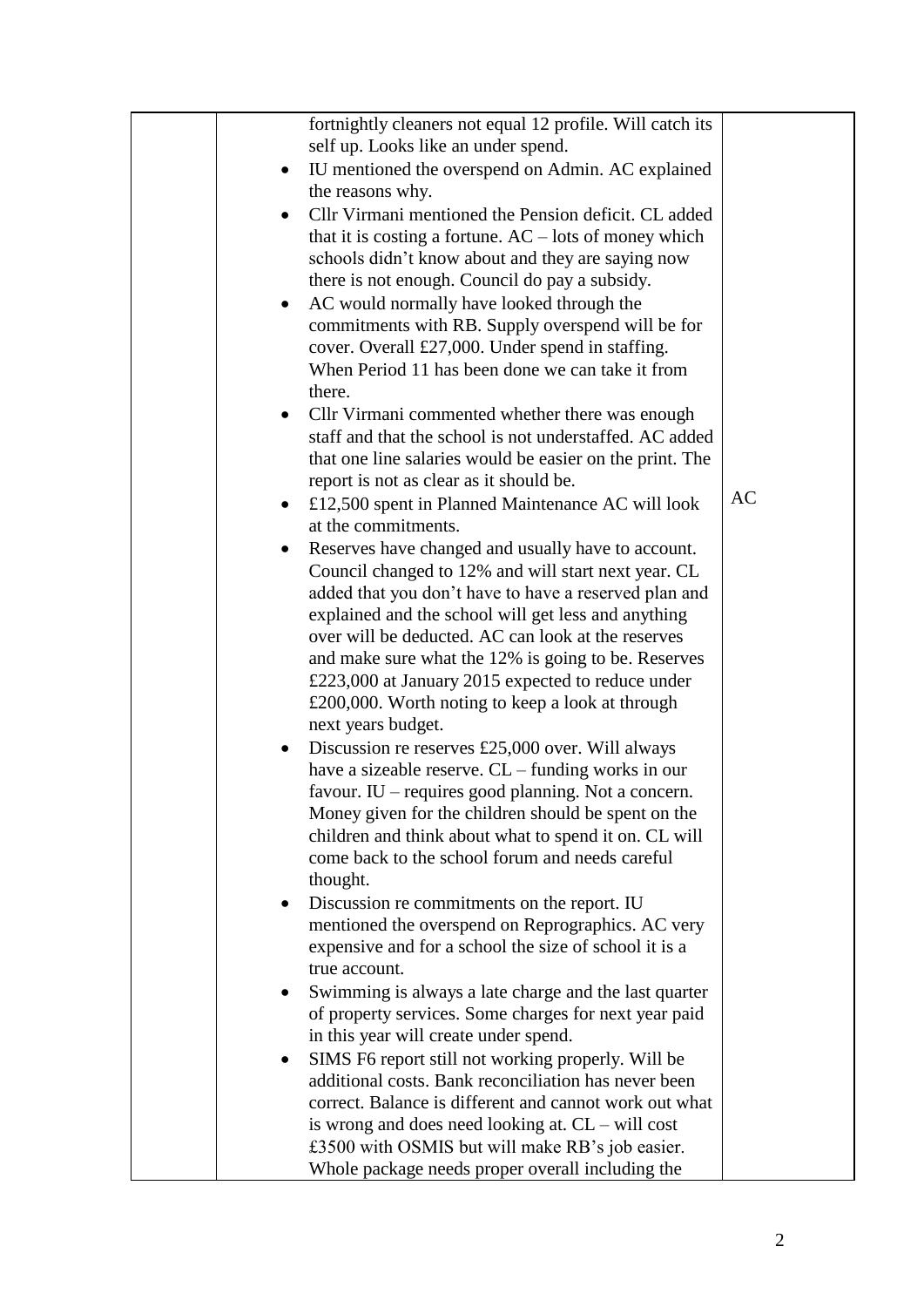|         | cheque runs. Charge for call out SIMS includes the<br>pupil data as well. AC could put adjustment in the<br>system to rectify but might disrupt the council figures.<br>Cllr Virmani suggested that all schools should get<br>together to say it's not right.<br>IU –noticed the overspend on CCTV CL explained.<br>Governor services cost centre is for the Clerking of<br>disciplinary<br>The 4,500 Pupil Premium needs to be allocated to a<br>cost centre.<br>Discussion re UFSM from September 2014. School<br>can only claim if the parent fills in the forms get £2.30<br>per meal which is over what it costs. 12 month UFSM<br>grant received this time.<br>AC will look at the budget over the next few weeks.<br>Ensure payroll is ok.                                                                                                                                                                                                                                                                                                                                                                                                                                                                                                                                                                                                                             |  |
|---------|-------------------------------------------------------------------------------------------------------------------------------------------------------------------------------------------------------------------------------------------------------------------------------------------------------------------------------------------------------------------------------------------------------------------------------------------------------------------------------------------------------------------------------------------------------------------------------------------------------------------------------------------------------------------------------------------------------------------------------------------------------------------------------------------------------------------------------------------------------------------------------------------------------------------------------------------------------------------------------------------------------------------------------------------------------------------------------------------------------------------------------------------------------------------------------------------------------------------------------------------------------------------------------------------------------------------------------------------------------------------------------|--|
| 8<br>13 | I Pads<br><b>SLA</b> – Dean and Pip<br>CL discussed what had been said at the<br>Curriculum Meeting. School have applied to<br>become a RTC - Regional Training Centre for<br>Apple and will run Apple courses. Received<br>good feedback from Apple regarding the<br>application. Aim to get the badge. Comes with<br>lots of benefits get to work with Apple<br>providers in the wider community. Partner<br>working with GBM. Can generate money<br>would have to put on 12 sessions a year for<br>free. Could be taster sessions and put on big<br>training courses. Venues available to use.<br>Main benefit is what we can do for our<br>children. Using Dean Sillett Designated Apple<br>Educator. Could keep him on a SLA basis<br>instead of Ad Hoc. He has presented a SLA.<br>110 days a year we could buy it from him and<br>guarantees him work and secure for us. We<br>could also sell him out to support other<br>schools. 110 days will cost £35,000 and build<br>in to the budget plan.<br>Training will be $£110$ for $5/6$ hours it is cheap.<br>If 15 people attend it would offset the cost for<br>Dean. IU – will go in to the pot and be<br>reimbursed.<br>The Redeemer didn't meet the the criteria and<br>Apple was removed. There is only one<br>primary and secondary in school in a 30 mile<br>radius. Pleckgate is the high school in the area. |  |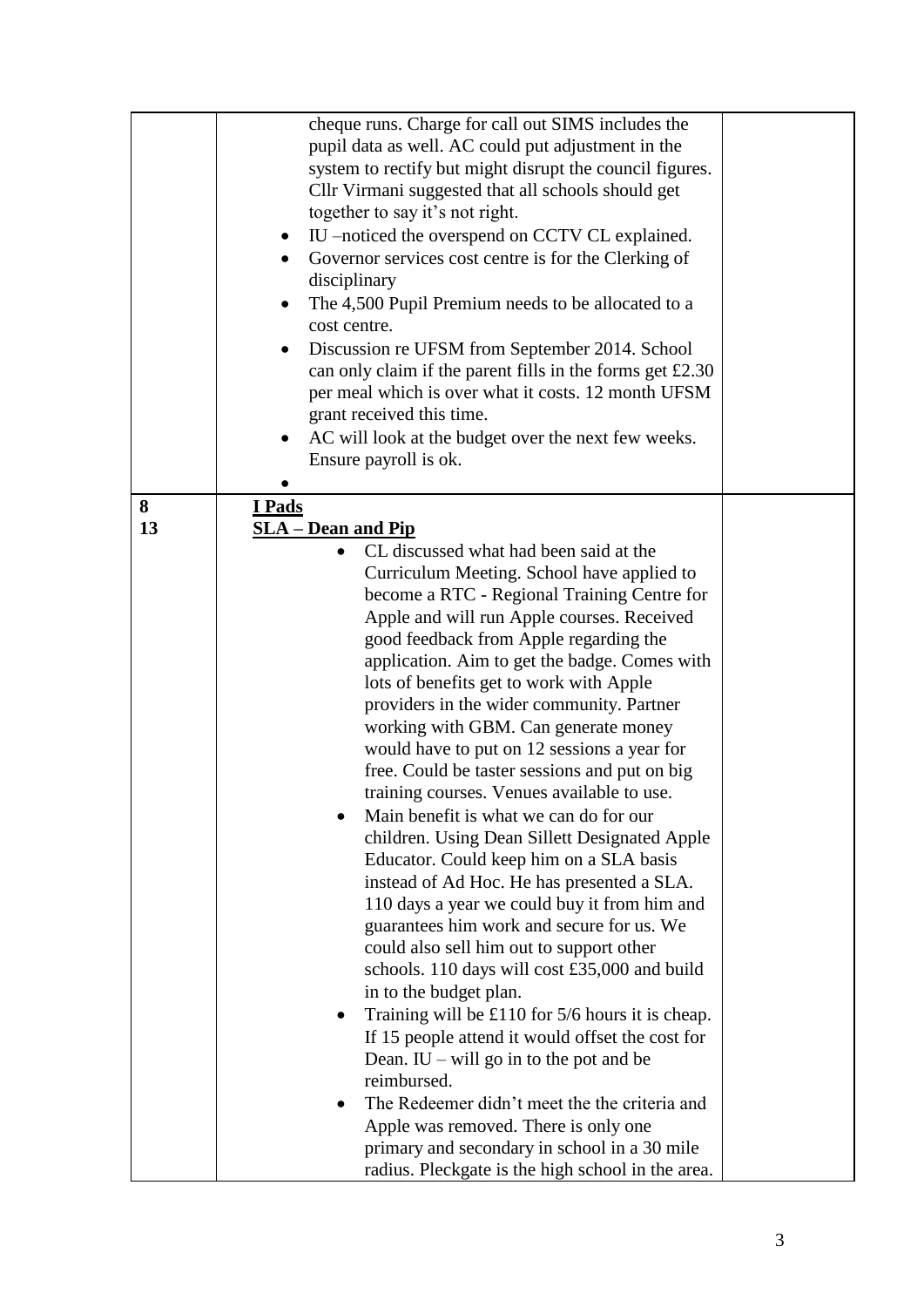| We get to use the logos but cant deviate and                |    |
|-------------------------------------------------------------|----|
| change the colour.                                          |    |
| Introduce 1:1 iPad. Every child in Yr6 will                 |    |
| have an iPad. $IU$ – can really see the benefit.            |    |
| CL will have to plan carefully if the iPads are             |    |
| going home. No heavy filtering. $IU$ – when the             |    |
| child goes to high school the filtering comes in            |    |
| to place. We can offer support some parents                 |    |
| might not agree. Cllr Virmani – important that              |    |
| we do advise the parents. $IU$ – it will be                 |    |
| welcomed by parents. $CL$ – during the summer               |    |
| term we can test a few things and see how it                |    |
| goes with the children.                                     |    |
| There will be a big launch and will need a                  |    |
| venue. Very high profile to launch the start.               |    |
| Quote to lease 70 iPads £4462 for the year. CL              |    |
| confirmed that they will be upgraded after 3                |    |
| years. Will choose to pay 3 years up front if               |    |
| we have the opportunity. IU asked the price                 |    |
| versus buying CL confirmed that it would cost               |    |
| £13391.81 value of the equipment to buy out                 |    |
| right. AC added that Apple launch a newer                   |    |
| brand every year. $IU$ – works out the same as a            | CL |
| 3 year lease. CL will check if the price includes           |    |
| insurance and Apple care.                                   |    |
| If it is successful could consider introducing<br>$\bullet$ |    |
| another year group possibly year 5. Need to be              |    |
| careful though and use appropriately and just               |    |
| use the web browser. Amazing what the                       |    |
| device can be used for.                                     |    |
| $IU$ – discussed experience with iPads at St                |    |
| Wilfred's. Much better quality on the iPad and              |    |
| constructive use.                                           |    |
| Discussion re the iPad and what it can do.                  |    |
| $IU$ – commented that it will give our school               |    |
| the edge ready for high school.                             |    |
| CL asked the governors if they were happy                   |    |
| and all the Governors agreed to go ahead. If                |    |
| we do become a RTC we will need someone                     |    |
| to manage. Appropriate status at Assistant                  |    |
| Head level. Will look at the structure during               |    |
| the summer Finance meeting. Employ a $2nd$                  |    |
| Assistant Headteacher couple of days out of                 |    |
| class to get out and support teachers and get               |    |
| the funding for Dean.                                       |    |
| $AC - can show a separate area cost centre on$              |    |
| Finance 6 showing the budget.                               |    |
| $CL$ – need to make the money but it is                     |    |
|                                                             |    |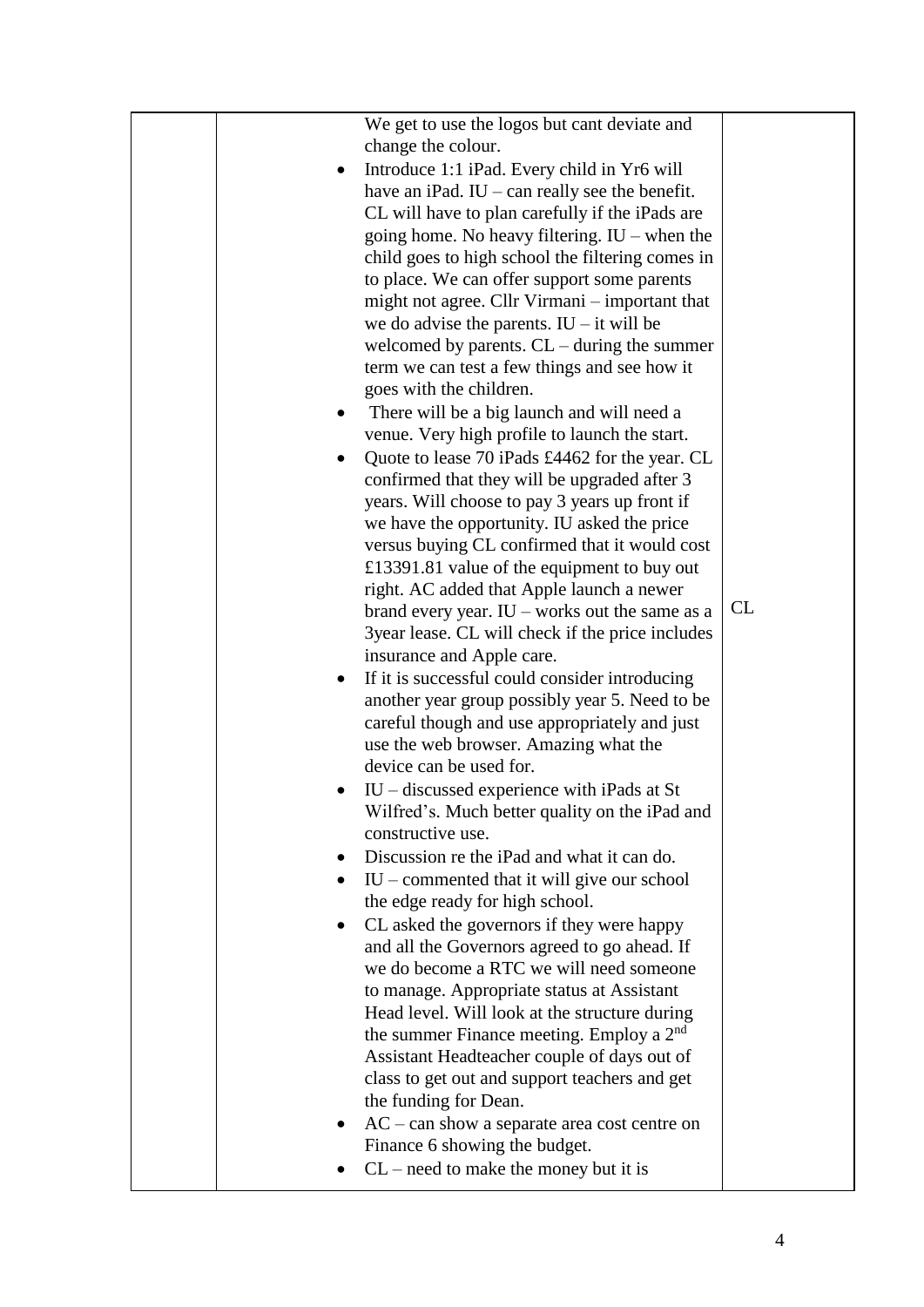|    | important what it can do to benefit the                                                                                       |    |
|----|-------------------------------------------------------------------------------------------------------------------------------|----|
|    | children.                                                                                                                     |    |
| 9  | <b>School Development Plan/Financial Implications</b>                                                                         |    |
|    | Received a quote for the outside area. CL showed the                                                                          |    |
|    | Governors the plan. £6900 cost to complete.                                                                                   |    |
|    | Cllr Virmani looked at the plan and discussed. Gave<br>$\bullet$<br>his opinions on the plans after looking at the area after |    |
|    | the Premises Meeting.                                                                                                         |    |
|    | CL agreed with the Cllr Virmani's idea to add a<br>$\bullet$                                                                  |    |
|    | couple of gates. Governors agreed and CL will add to                                                                          |    |
|    | the cost but should not be expensive.                                                                                         | CL |
|    | IU – will Health $&$ Safety be looking at the buzzer on                                                                       |    |
|    | the gates. CL confirmed that there will be a meeting                                                                          |    |
|    | with Bob Harris which has been heightened after the                                                                           |    |
|    | incident on Tuesday 3 March 2015. Discussion re the                                                                           |    |
|    | incident and the gates. The electricity is there ready                                                                        |    |
|    | looking at getting remotes in the building.                                                                                   |    |
|    | AR suggested making the school a two way entry to<br>the building and block off one of the gates. PC added                    |    |
|    | it could be a fire access issue. Cllr Virmani – the                                                                           |    |
|    | council would not object and should inform the                                                                                |    |
|    | parents. Discussion regarding the gates. Issue people                                                                         |    |
|    | parking.                                                                                                                      |    |
|    | CL suggested that we can see how it goes when St                                                                              |    |
|    | Clements Street is shut. $IU$ – it has a big use. $AR - No$                                                                   | CL |
|    | harm walking down and extra 50 feet. CL agreed to                                                                             |    |
|    | monitor whilst shut.                                                                                                          |    |
| 10 | <u><b>IT Equipment – Audit and Update</b></u>                                                                                 |    |
|    | CL – need to consider buying laptops. Some are dying<br>Toshiba had a special offer for schools in February but it            |    |
|    | has now finished.                                                                                                             |    |
|    | Alan from Crystal has given some process and depends                                                                          |    |
|    | on what special offers there are.                                                                                             |    |
|    | CL – don't want to be solely Apple. Everyone does not                                                                         |    |
|    | use Apple. Lots of businesses still on the windows                                                                            |    |
|    | environment. Need to consider a variety. Cllr Virmani                                                                         |    |
|    | asked how many needed. CL confirmed that is was 15.                                                                           |    |
|    | Will cost £4500 £300 each. Cllr Virmani suggested                                                                             |    |
|    | getting lots of quotes CL said she was happy to do that.                                                                      |    |
|    | Discussion re prices for Laptops. Money is not the issue<br>but look at the quality. CL will inform the governors             | CL |
|    | Crystal are currently doing an audit of the machines                                                                          |    |
| 11 | <b>Staffing Issues Financial Implications</b>                                                                                 |    |
|    | CL discussed the possibility of employing an Assistant                                                                        |    |
|    | Headteacher to support the Apple RTC.                                                                                         |    |
|    | Currently employ Jack Tindall and Emmie Holden on                                                                             |    |
|    | NQT temporary contracts. Dave SDS in training.                                                                                |    |
|    | Jean Heap has handed in her resignation and will be                                                                           |    |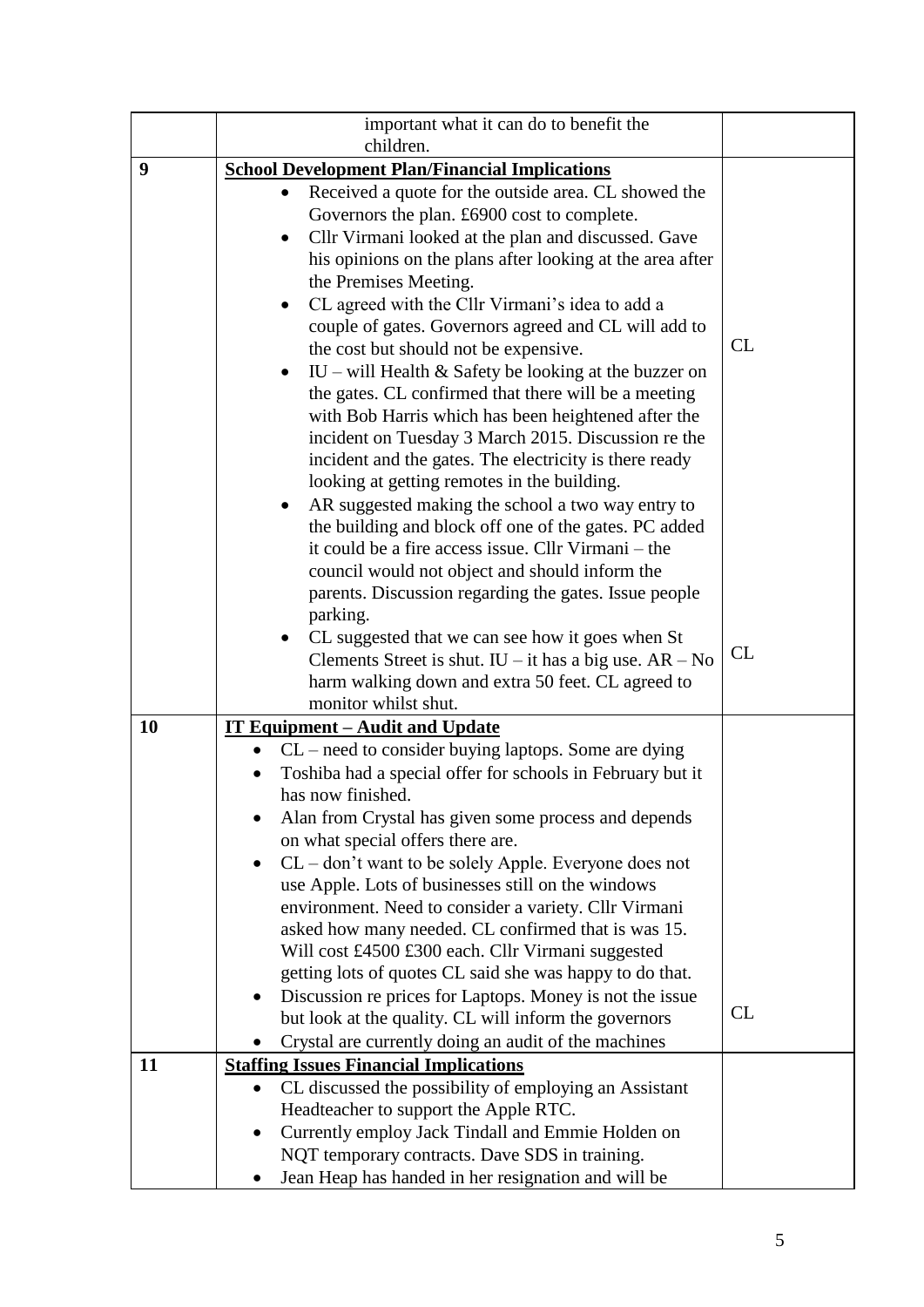|    | retiring. We will have a vacancy and need to make a<br>decision on who we decide to keep.<br>Charlotte Metters will be going on Maternity leave soon.<br>The baby is due SATS week and Charlotte is coming<br>back after Easter. Zakiyah Kalu will go in to Charlotte's<br>class as an Associate Teacher.<br>Cllr Virmani referred to the under spend on catering staff.<br>AC explained the reasons.<br>Susan Yates was working in the library from September<br>2014 but it has not worked out. She is struggling and the<br>job is too big and can't manage. Susan is back in the<br>classroom and goes in the library before and after school.<br>CL suggested advertising for a Librarian. The governors<br>agreed. CL has printed off a job description and was<br>surprised how cheap a librarian is to employ and only<br>£9000 per year.<br>Dave Davis has been here quite some time and doing a lot<br>of work with sport currently TA in Year 6. Could develop<br>his role and become a HLTA full time full year and work<br>in the holidays running clubs. Level 2/3 split rate<br>suggested job title Extra Curricular Coordinator.<br>Organising children and parents during the holidays.<br>Sport is his niche. Governors agreed and happy for CL to<br>go ahead. PC suggested a title of Facilitator.<br>$IU$ – fantastic to open the school in the holidays and<br>weekends. Discussion re children having ownership of | CL |
|----|-------------------------------------------------------------------------------------------------------------------------------------------------------------------------------------------------------------------------------------------------------------------------------------------------------------------------------------------------------------------------------------------------------------------------------------------------------------------------------------------------------------------------------------------------------------------------------------------------------------------------------------------------------------------------------------------------------------------------------------------------------------------------------------------------------------------------------------------------------------------------------------------------------------------------------------------------------------------------------------------------------------------------------------------------------------------------------------------------------------------------------------------------------------------------------------------------------------------------------------------------------------------------------------------------------------------------------------------------------------------------------------------------------------------------------------------|----|
|    | the school<br>CL - upset how all the plants grew during the summer last<br>year and no one saw them and it became overgrown.                                                                                                                                                                                                                                                                                                                                                                                                                                                                                                                                                                                                                                                                                                                                                                                                                                                                                                                                                                                                                                                                                                                                                                                                                                                                                                              |    |
|    | Suggested the parents could use the vegetables if there<br>was access during the holidays.                                                                                                                                                                                                                                                                                                                                                                                                                                                                                                                                                                                                                                                                                                                                                                                                                                                                                                                                                                                                                                                                                                                                                                                                                                                                                                                                                |    |
| 12 | <u><b>Universal FSM - 2015 - Update</b></u>                                                                                                                                                                                                                                                                                                                                                                                                                                                                                                                                                                                                                                                                                                                                                                                                                                                                                                                                                                                                                                                                                                                                                                                                                                                                                                                                                                                               |    |
|    | AC suggested looking at FSM when he meets with CL to                                                                                                                                                                                                                                                                                                                                                                                                                                                                                                                                                                                                                                                                                                                                                                                                                                                                                                                                                                                                                                                                                                                                                                                                                                                                                                                                                                                      |    |
|    | look at the budget w/e 20.3.15. Will be 12 months instead<br>of 6 months                                                                                                                                                                                                                                                                                                                                                                                                                                                                                                                                                                                                                                                                                                                                                                                                                                                                                                                                                                                                                                                                                                                                                                                                                                                                                                                                                                  |    |
| 14 | <b>Pay Policy</b>                                                                                                                                                                                                                                                                                                                                                                                                                                                                                                                                                                                                                                                                                                                                                                                                                                                                                                                                                                                                                                                                                                                                                                                                                                                                                                                                                                                                                         |    |
|    | CL- currently adopt the Local Authority Policy around<br>performance related pay. Currently have midyear<br>observations and midyear discussions with staff looking<br>at targets met.<br>Cllr Virmani asked how it was going and CL confirmed<br>$\bullet$<br>everything is generally ok apart from one difficult                                                                                                                                                                                                                                                                                                                                                                                                                                                                                                                                                                                                                                                                                                                                                                                                                                                                                                                                                                                                                                                                                                                        |    |
|    | situation at the moment which is being dealt with.                                                                                                                                                                                                                                                                                                                                                                                                                                                                                                                                                                                                                                                                                                                                                                                                                                                                                                                                                                                                                                                                                                                                                                                                                                                                                                                                                                                        |    |